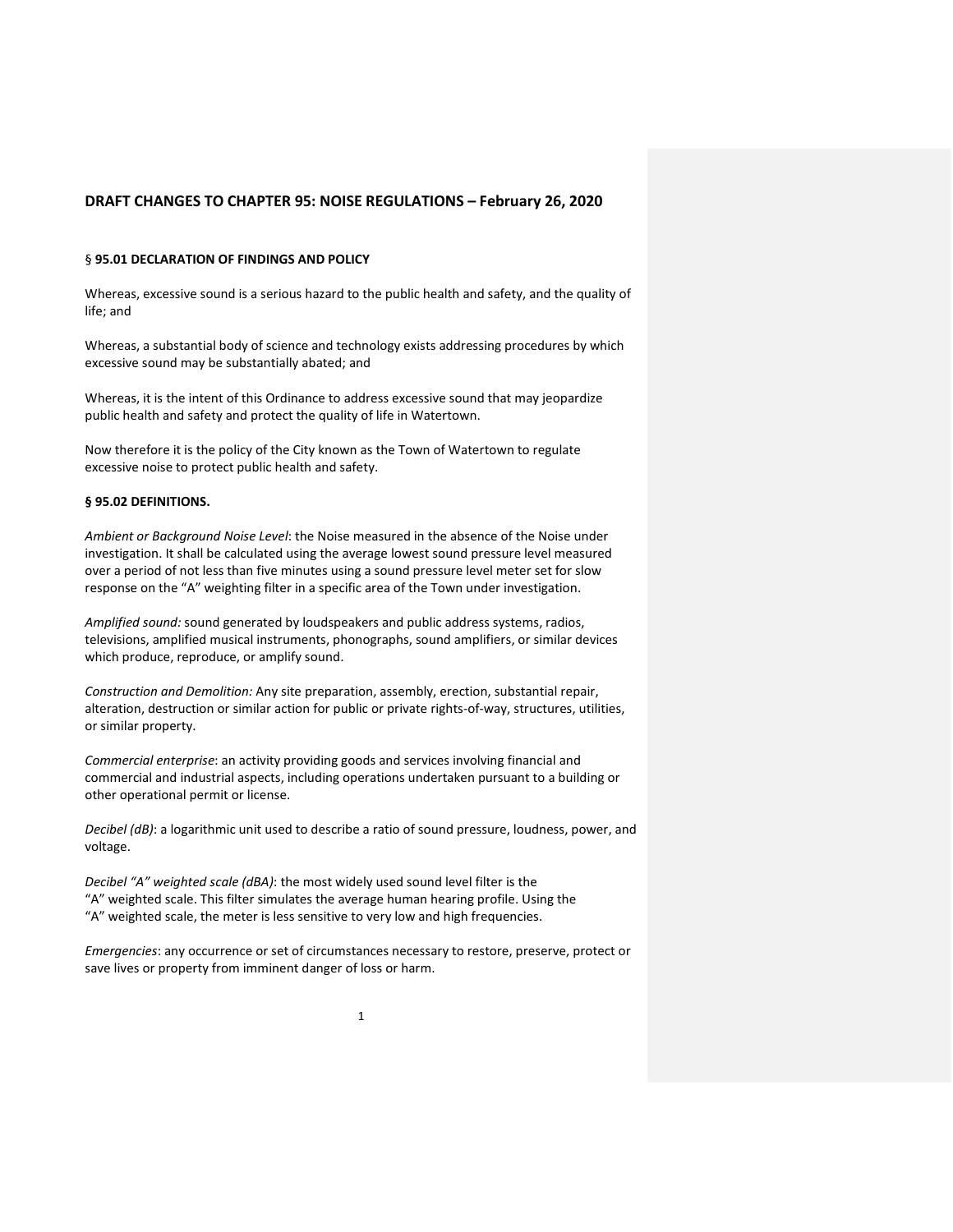*Noise*: sound of sufficient intensity and/or duration as to cause a condition of noise pollution.

*Noise Pollution:* a noise source which increases noise levels 10 dBA or more above the background noise level. If the noise source is a tonal sound as defined below, an increase of 3 dBA above background noise level is sufficient to cause noise pollution.

*Tonal Sound:* any sound that produces a "pure tone" condition – when any octave band center frequency sound pressure level exceeds the two adjacent center frequency sound pressure levels by 3 decibels or more.

*Sound-level meter:* an instrument meeting American National Standard Institute's Standard S1.4-1983 for Type 1 or Type 2 sound-level meters or an instrument and the associated recording and analyzing technology which will provide equivalent data.

*Vibration perception threshold:* shall mean the minimum ground, or structure, borne vibration motion necessary to cause a normal person to be aware of the vibration by such direct means as, but not limited to, sensation by touch or visual observation of moving objects.

#### **§ 95.03 SOURCES OF NOISE POLLUTION.**

(A) No person owning, leasing or controlling a source of sound shall willfully, negligently, or through failure to provide necessary equipment, service, or maintenance or to take necessary precautions cause, suffer, allow or permit unnecessary emissions from said source of sound that may cause noise pollution.

(B) The following acts are declared to be loud, disturbing and unnecessary noises in violation of Section 95.03(A), but said enumeration shall not be deemed to be exclusive.

- (1) *Air conditioners.* It shall be unlawful for any person to maintain any refrigeration machinery or air conditioning, consisting of air compressors or rotating or reciprocating machinery, in such manner as to create noise pollution.
- (2) *Animals and birds.* Owning, possessing or harboring any animal or bird which creates noise pollution in violation of Chapter 91 (Animals), Section 91.09(G).
- (3) *Alarms.*
	- a. Sounding or permitting the sounding of any exterior burglar or fire alarm or any motor vehicle burglar alarm unless such alarm is automatically terminated within ten minutes of activation and does not sound again at all within the hour.
	- b. Each ten minute interval of sounding, or part thereof, within an hour after the initial ten minute sounding shall constitute a separate violation.
	- c. Fines for the sounding of burglar or fire alarms in violation of this section may be assessed against the owner and/or the occupant of the building in which the alarm is located.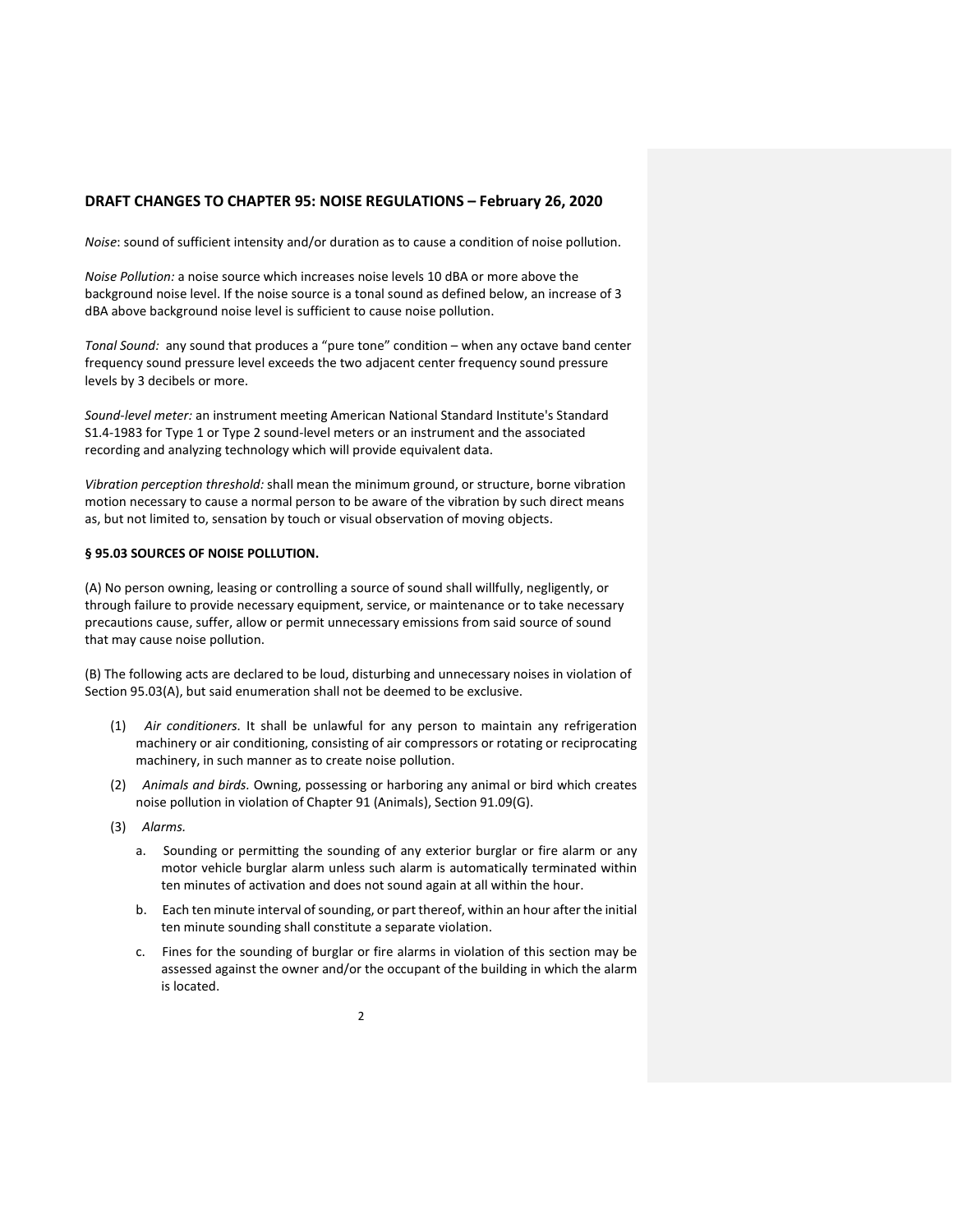- d. Any motor vehicle, located on either public or private property, whose alarm has been sounding in excess of ten minutes in an hour, is hereby deemed to be a public nuisance subject to immediate abatement. To effect abatement, police must have reasonable evidence that the sounding has lasted in excess of ten minutes, and then make reasonable efforts to contact the owner of such vehicle to either have the owner shut off the alarm or to authorize police to arrange for the shut-off of the alarm. If such efforts are unsuccessful, police are hereby authorized to abate the nuisance by arranging for tow company employees to shut off the alarm and/or to tow the motor vehicle to a storage area or other place of safety. In addition to any fines for violating this section, the registered owner of the motor vehicle shall be responsible for all reasonable expenses, costs and charges incurred by the deactivation of the alarm, and by the removal and storage of such vehicle.
- (4) *Stationary nonemergency signaling devices.*
	- a. Sounding or permitting the sounding of any signal from any bell, chime, siren, whistle, or similar device, intended primarily for nonemergency purposes, from any place, for more than ten minutes in total in any hourly period.
	- b. Devices used in conjunction with places of religious worship shall be exempt from the operation of this provision.
- (5) *Engine exhausts.* The discharge into the open air within the Town of the exhaust of any steam engine, gasoline engine, stationary internal combustion engine, or other kind or type of engine, or motor vehicle, except through a muffler or other device which will effectively prevent loud or explosive noises therefrom, provided that fines for such noise disturbance shall be provided for in G.L. c. 90, § 16.
- (6) *Explosives, firearms, and similar devices.* The use or firing of explosives, firearms, firecrackers, or similar devices which create impulsive sound so as to cause noise pollution in violation of Chapter 130 (General Offenses), Section 130.04.
- (7) *Defect in vehicle or load.* The use within the Town of any wagon, cart, motor vehicle, truck, motorcycle, or other vehicle, so out of repair or loaded in such manner or with material of such nature as to create loud and unnecessary grating, grinding, rattling or other noises.
- (8) *Horns and other signaling devices.* The sounding of any horn or signaling device on any motor vehicle, motorcycle, or other vehicle on any street or public place of the Town, except as a danger warning; the creation by means of any such signaling device of any unreasonably loud or harsh sound; the sounding of any such device for an unnecessary and unreasonable period of time; the use of any signaling device except one operated by hand or electricity; the use of any horn, whistle or other device operated by engine exhaust; and the use of any such signaling device when traffic is for any reason held up. The use of sirens, except by authorized emergency vehicles, is prohibited.
- (9) *Loudspeakers and public address system.* Unless otherwise permitted by a duly authorized agent of the Town pursuant to Section 95.07(B), using or operating for any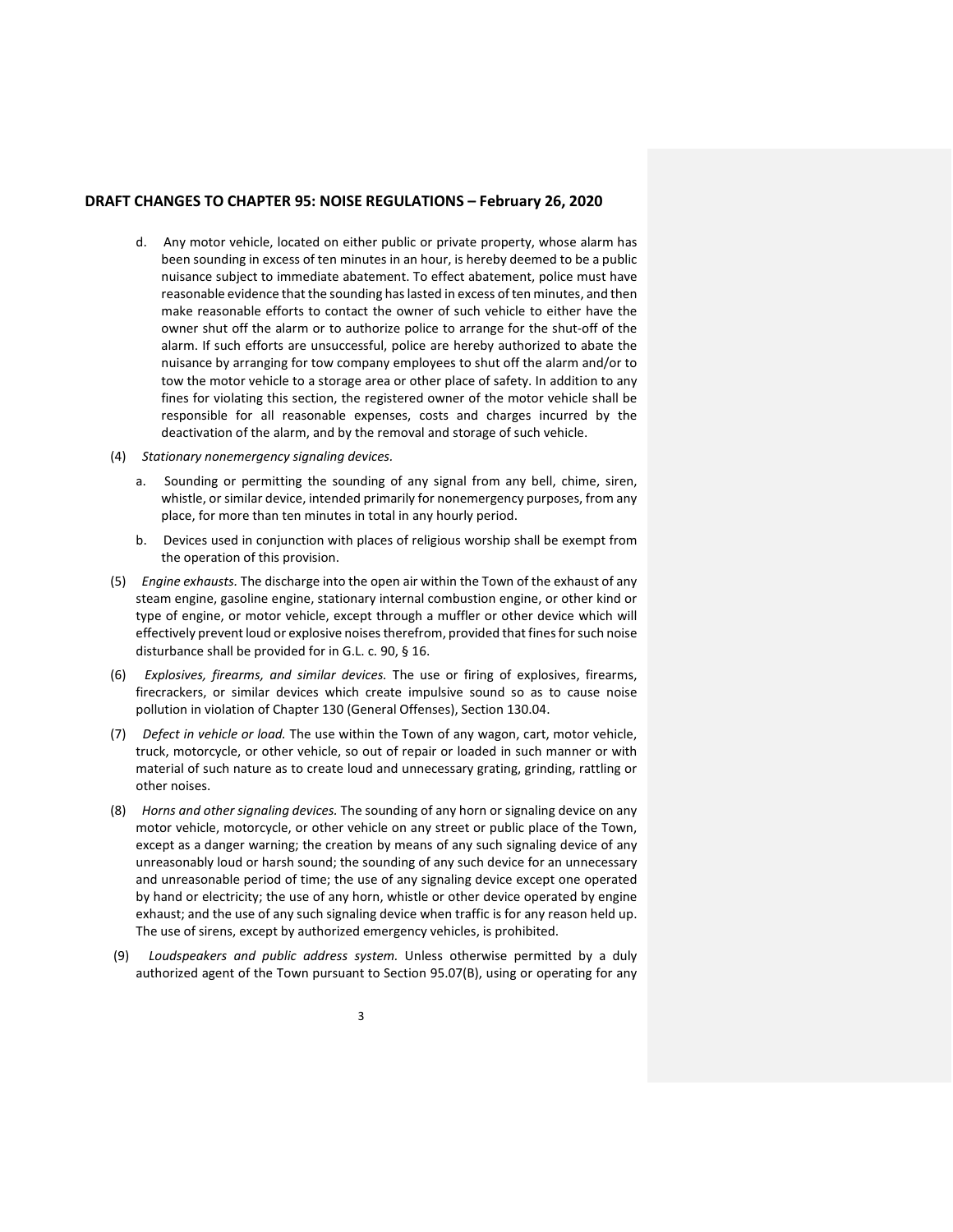purpose any loudspeaker, public address system, or similar device (1) such that the sound therefrom creates noise pollution; or (2) between the hours of 10:00 p.m. and 7:00 a.m.

- (10) *Radios, television sets, musical instruments, and similar devices.* Operating, playing or permitting the operation or playing of any radio, television, phonograph, drum, musical instrument, sound amplifier, or similar device which produces, reproduces, or amplifies sound between the hours of 10:00 p.m. and 7:00 a.m. in such a manner as to create noise pollution.
- (11) *Noises which disturb the reasonable quiet, comfort, repose, or health of others* shall include loud outcries and other loud or boisterous noises which are not specifically exempted by this Ordinance, and which are measured by the Noise Standards set forth in Section 95.06 herein, occurring between the hours of 10:00 p.m. and 7:00 a.m.*Shouting.* Shouting, yelling, hooting, whistling, or singing between the hours of 10:00 p.m. and 7:00 a.m. so as to create noise pollution.
- (12) *Street sales.* Offering for sale or selling anything by shouting or outcry within any residential or commercial area of the Town, except in a stadium or sports arena. Ice cream trucks shall be exempt from this section.
- (13) *Vehicle repairs and testing.* Repairing, rebuilding, modifying, or testing any motor vehicle, motorcycle, or motorboat in such a manner as to cause noise pollution.
- (14) *Vibration.* Operating or permitting the operation of any device that creates vibration which is above the vibration perception threshold of an individual at or beyond the property boundary of the source if on private property or at 50 feet from the source if on a public space or public right-of-way.

#### **§ 95.04 MEASUREMENTS OF NOISE**

(A)The Town hereby incorporates into and makes a part of this chapter the provisions of 310 CMR 7.00, entitled Air Pollution Control Regulations, sec. 7.10 U Noise; [Massachusetts DEP](http://www.watertown-ma.gov/DocumentCenter/View/24489)  Noise [Pollution Policy Interpretation;](http://www.watertown-ma.gov/DocumentCenter/View/24489) and [DEQE \(DEP\) Division of Air Quality Control Policy 90-](http://www.watertown-ma.gov/DocumentCenter/View/24488) [001,](http://www.watertown-ma.gov/DocumentCenter/View/24488) dated February 1, 1990; all as may be amended. To the extent any provision contained in any of the above-referenced documents conflict in any way with a provision contained in this chapter, the provision in this chapter shall control.

(B) These regulations shall govern the definitions, measurement and restriction of sources of noise pollution.

(C) All noise level measurements made pursuant to this chapter shall be made with a soundlevel meter.

(D) When the offending noise source is located in public spaces, noise measurements shall be made at, and noise pollution determinations made in relation to, any location a passerby might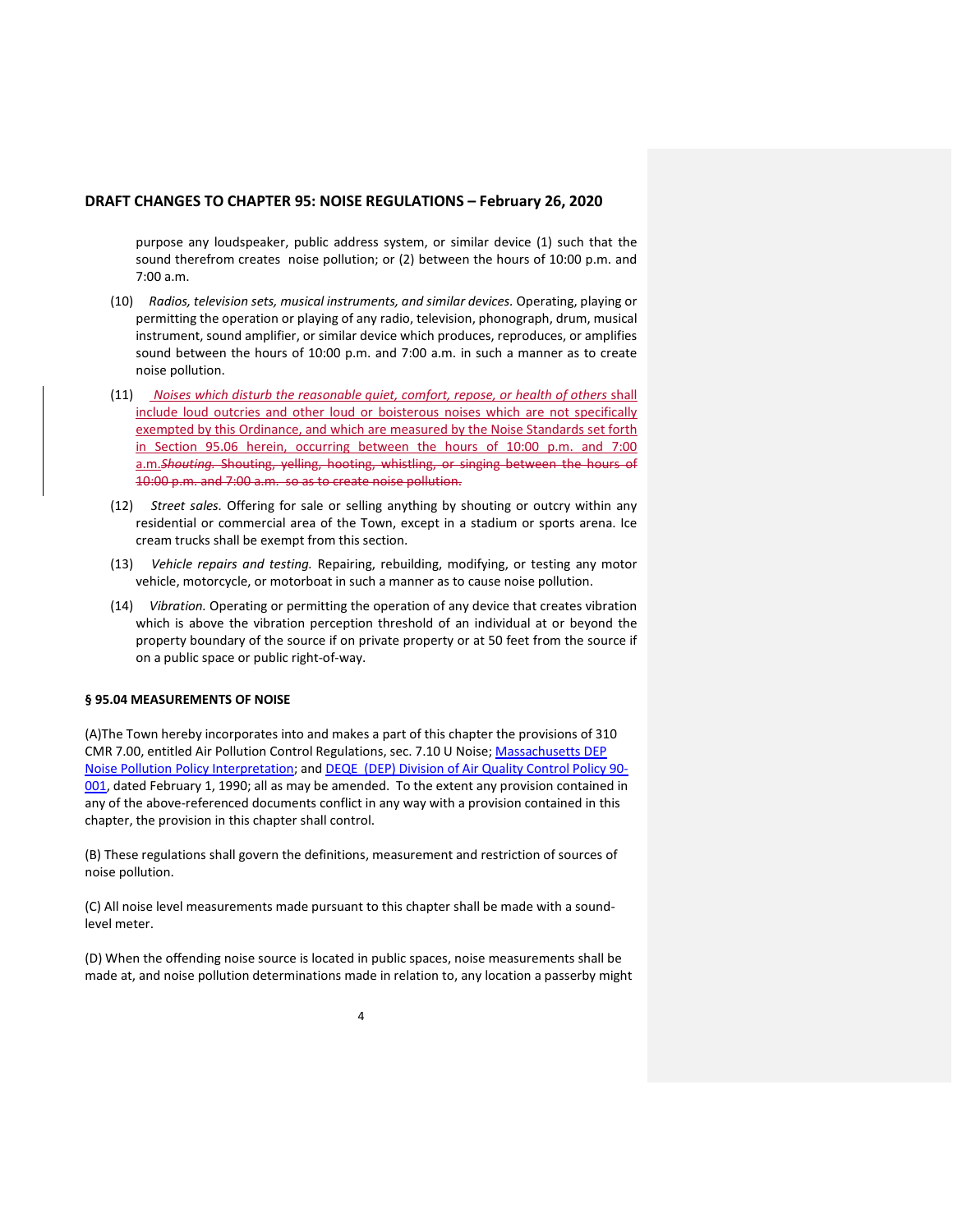reasonably occupy. When the offending noise source is located on private property, noise measurements shall be made at, and noise pollution determinations made at the property line of any property, or if a condominium or apartment house, within any adjoining apartment. .

(E) If the offending noise source is continuous and cannot be reasonably discontinued or stopped for a time period whereby the background sound level can be determined, the measured sound level and noise pollution determination while the source is in operation shall be compared directly to the maximum allowable exterior sound level outlined in Table 1 below.

### **95.05 DESIGNATED NOISE ZONES.**

The properties hereinafter described are hereby assigned to the following noise zones:

- 1. Noise Zone I: All Residence Districts as defined by the Watertown Zoning Ordinance; and
- 2. Noise Zone II: All other Zoning Districts (Business Districts, Industrial Districts and Special Zoning Districts) as defined by the Watertown Zoning Ordinance.

### **95.06 NOISE STANDARDS.**

A. It shall be unlawful for any person at any location within the Town to (1) create any loud noise, or (2) to allow the creation of any noise on property owned, leased, occupied or otherwise controlled by such person, which causes the sound level when measured on any other property to exceed the greater of:

- 1. The maximum allowable exterior sound level outlined in Table I; or
- 2. 10 dBA or more above the background noise level or 3dBA above background noise level for tonal sounds.

#### Table 1: Maximum Allowable Exterior Sound Level

|  |                      | ZONE <sub>1</sub><br><b>Residential Districts</b> |                             | ZONE <sub>2</sub><br><b>Business, Industrial, Special Districts</b> |                             |                               |
|--|----------------------|---------------------------------------------------|-----------------------------|---------------------------------------------------------------------|-----------------------------|-------------------------------|
|  |                      |                                                   | <b>DAY</b><br>7 am to 10 pm | <b>NIGHT</b><br>10 pm to 7 am                                       | <b>DAY</b><br>7 am to 10 pm | <b>NIGHT</b><br>10 pm to 7 am |
|  | Duration<br>of Sound | Less than<br>10 minutes                           | 65 dbA                      | 60 dbA                                                              | 75 dbA                      | 70 dbA                        |
|  |                      | Between<br>10 minutes<br>and 2 hours              | 60 dbA                      | 50 dbA                                                              | 70 dba                      | 65 dbA                        |
|  |                      | In excess of<br>2 hours                           | 55 dbA                      | 45 dbA                                                              | 65 dbA                      | 60 dbA                        |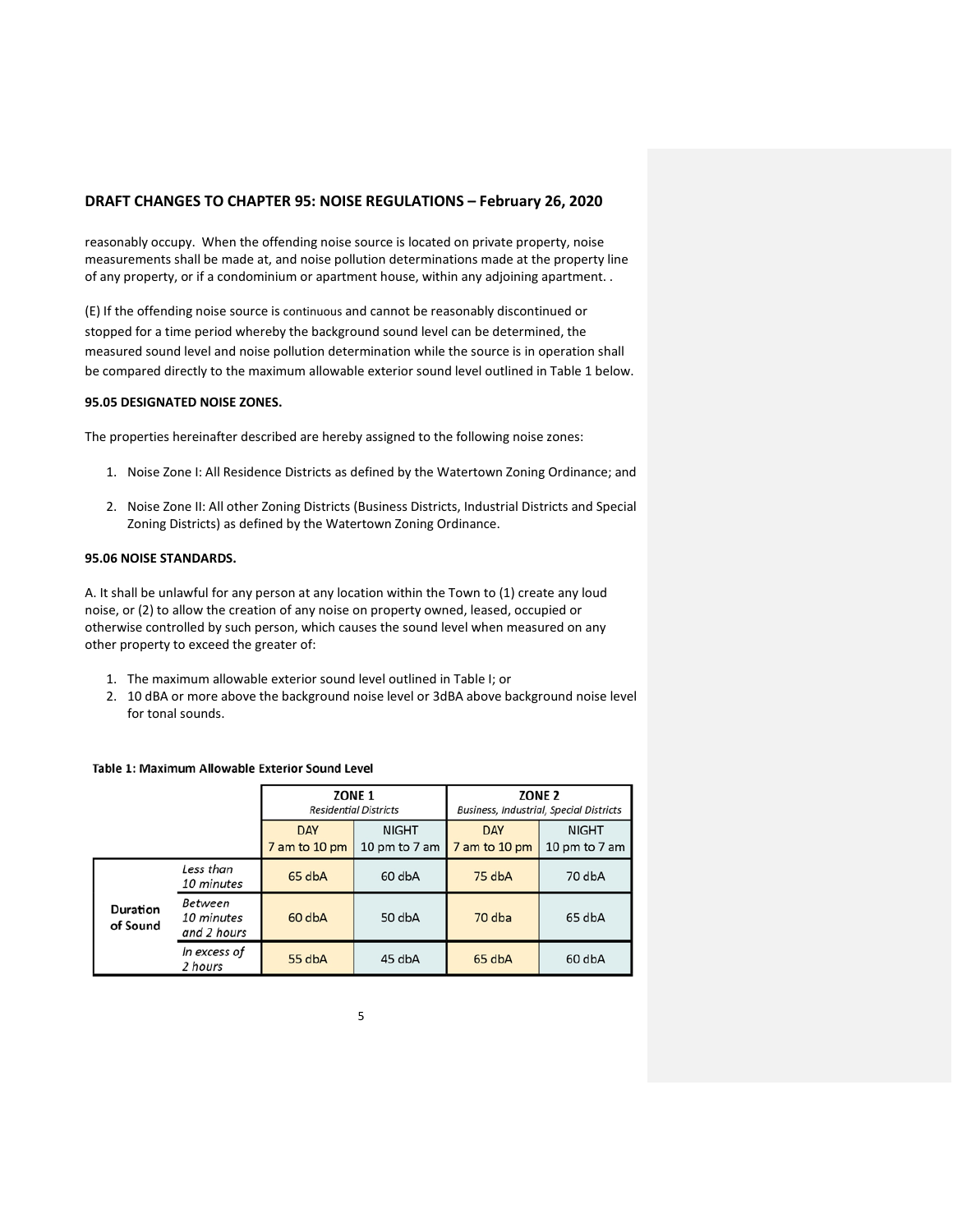(B) Notwithstanding the provisions of **§ 95.03 and § 95.06 (A),** audible devices or activities resulting in a condition of noise pollution shall be allowed as follows:

- 1. Noise associated with construction or demolition and home improvement work undertaken by a commercial enterprise is permitted between 7:00 a.m. and 7:00 p.m. on weekdays and between 9:00 a.m. and 5:00 p.m. on Saturdays, provided that the cumulative noise level of all construction and demolition on one site at any one time shall not exceed 90 dbA. However, if noise barriers are used to effectively shield nearby areas from a condition of noise pollution, the following devices shall be exempt from the maximum noise level limitations: jackhammers; pavement breakers; pile drivers and rock drills.
- 2. Noise associated with loading and unloading, deliveries, truck/vehicle idling is permitted between 7:00 a.m. and 8:00 p.m. on weekdays and between 9:00 a.m. and 5:00 p.m. on weekends and legal holidays.
- 3. a. Noise associated with power equipment, ground maintenance equipment used by residents or commercial enterprises such as lawn mowers and power saws is permitted between 7:00 a.m. and 8:00 p.m. on weekdays and between 9:00 a.m. and 5:00 p.m. on weekends and legal holidays, provided that the cumulative noise level of all work on one site at any one time shall not exceed 80 dbA, as measured at a distance of fifty (50) feet from the source.

b. Noise associated with power equipment and ground maintenance equipment operated between the hours of 6:00 p.m. and 10:00 a.m. shall be limited by the standards of Section 95.06 (A) on all days.

4. Noise associated with portable, handheld or back pack style leaf blowers is permitted on weekdays between 7:00 a.m. and 5:00 p.m., between 9:00 a.m. and 5:00 p.m. on Saturdays, between 9:30 a.m. and 5:00 p.m. on legal holidays. On Sundays leaf blowers can only be used by a resident of the property on which the leaf blower is operated between 9:30 a.m. and 5:00 p.m. In all cases said leaf blowers shall not exceed 65dBa.

(C) Activities undertaken within the hours specified herein shall be exempt from the limitation of noise contained within Section 95.06(A) except as otherwise provided herein.

(D) No commercial enterprise shall conduct any construction or demolition activity on Sundays or legal holidays or outside the hours specified in Section 95.06(B)(1), unless a permit has been issued for such work by the Building Inspector, Superintendent of Public Works, or the Chief of Police in accordance with MGLA 136 § 15.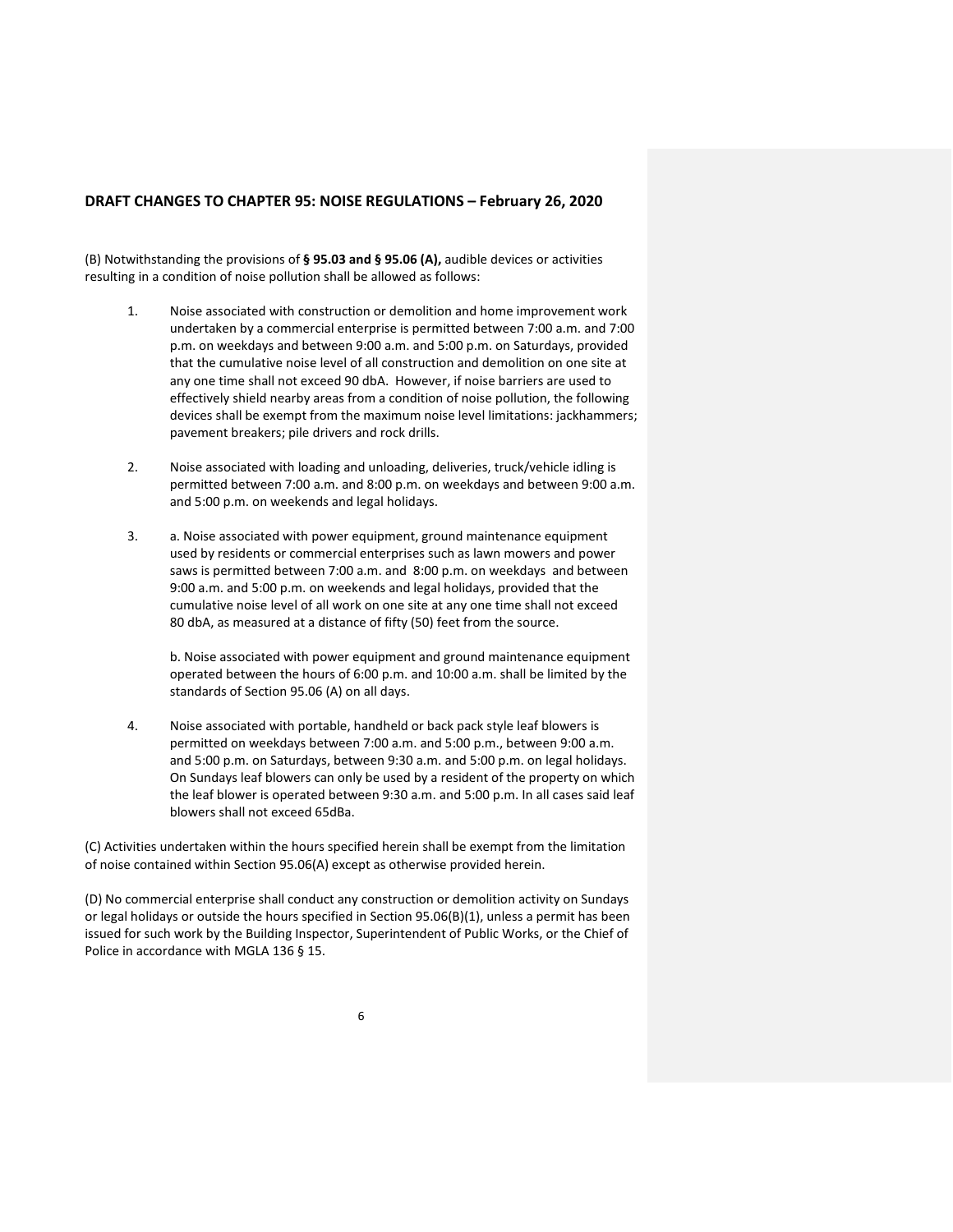(E) No person or organization shall play amplified music in public parks without a permit from the appropriate Town Department.

## **§ 95.07 EXCEPTIONS.**

This chapter shall apply to the control of all sound originating within the limits of the Town of Watertown except the following:

(A) The emission of sound for the purpose of alerting persons to the existence of an emergency or to the emission of sound in the performance of emergency work or in training exercises related to emergency activities.

(B) Announcements and music played during graduation exercises and Watertown interscholastic school games in accordance with agreements promulgated by the Town Administration.

(C) Occasional Poarades, outdoor gatherings, public dances, shows, sporting and entertainment events, provided said events are conducted pursuant to a permit or license issued by the appropriate authority with jurisdiction relative to the staging of said events.

(D) Equipment used for emergency work performed by the Department of Public Works or its subcontractor including jack hammers, pavement breakers, rock drills, or such other equipment as the DPW deems necessary. The DPW and/or its subcontractors shall make reasonable efforts to reduce noise in residential areas at night.

(E) Day and nighttime operations by the Department of Public Works for routine maintenance including but not limited to street cleaning, litter control, and graffiti removal.

(F) All snow clearance activities; and

(G) Religious, political or non-commercial public gatherings to the extent such activities are protected by the First Amendment to the United States Constitution.Any activity to the extent regulation thereof has been preempted by state or federal law.

# **§ 95.08 DUTIES AND RESPONSIBILITIES OF TOWN DEPARTMENTS.**

(A) All Town departments and agencies shall, to the fullest extent consistent with other laws, carry out their programs in such a manner as to further the policy of this chapter.

(AB) All Town departments and agencies shall comply with Federal and State laws and regulations and the provisions and intent of this ordinance respecting the control and abatement of noise to the same extent that any person is subject to such laws and regulations. **Commented [AD1]:** Have Town attorney confirm this includes protests and public demonstrations conducted without a permit.

**Commented [AD2]:** Have Town Attorney review to see if both provisions are necessary.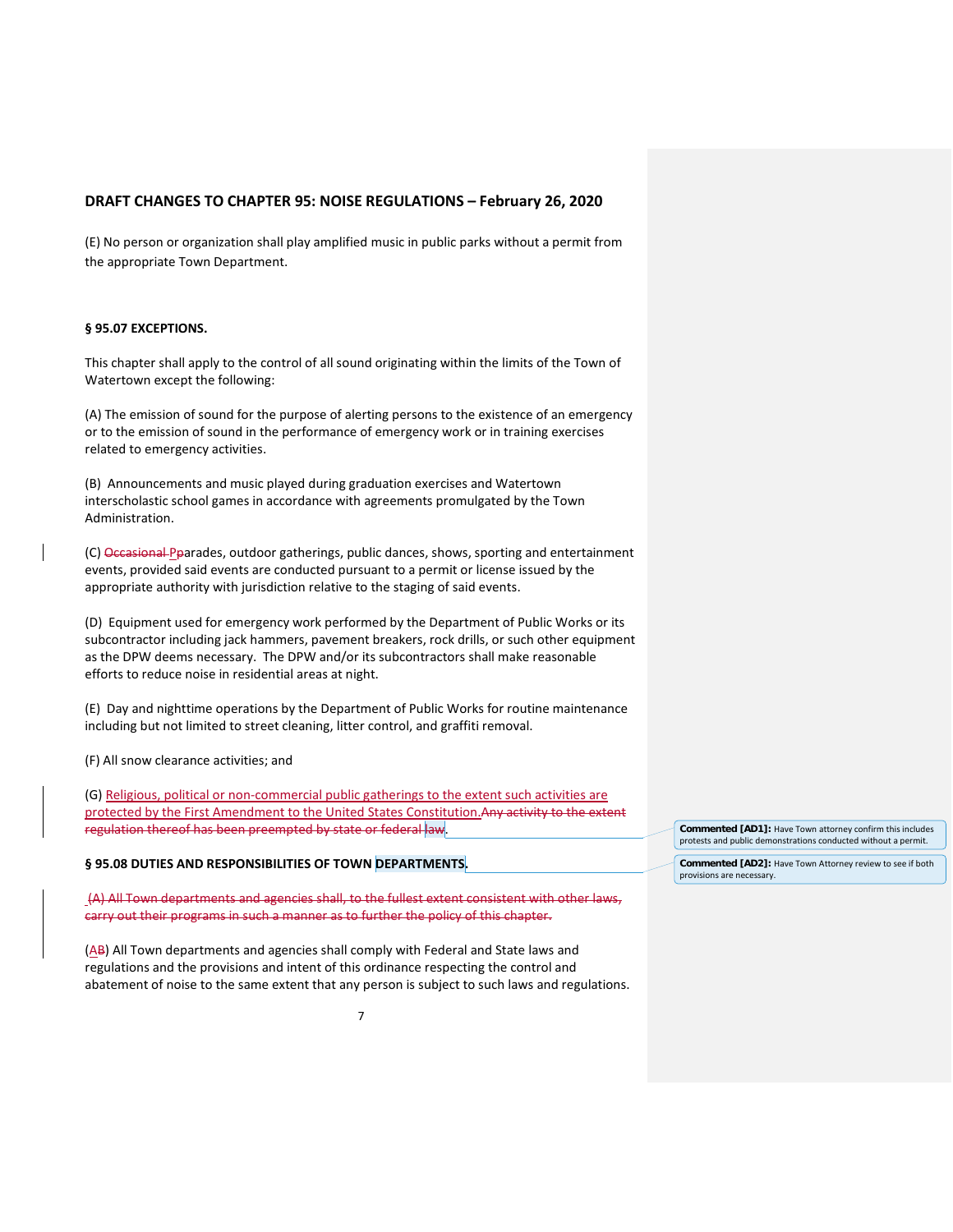### **§ 95.09 ENFORCEMENT.**

(A) The Chief of Police and the Director of Public Health and their duly authorized agents, officers and employees shall have primary responsibility for the enforcement of the terms of this chapter. In addition, the Chief of Fire, Superintendent of Public Works, Building Inspector, Code Enforcement Office or their duly authorized agents, officers, employees or designees, , acting within their jurisdictional area are authorized to enforce this chapter.

(B) This Ordinance and any resulting Rules and Regulations may be enforced through any lawful means in law or in equity, including, but not limited to, non-criminal disposition in accordance with the provisions of G.L. c. 40, §21D pursuant to Chapter 35, Section 35.05 of the Town Code.

#### **§ 95.10 PENALTY.**

(A) Any person who violates any provision of this chapter after receiving a warning, shall be fined \$100.00 for the first offense, \$200.00 for the second offense, \$300.00 for the third and subsequent offenses.

(B) Each subsequent day or part thereof of violation of this chapter, whether the violation be continuous or intermittent, shall be construed as a separate and succeeding offense.

### **§ 95.11 SEVERABILITY.**

The invalidity of any section or provision of this ordinance shall not invalidate any other section or provision hereof.